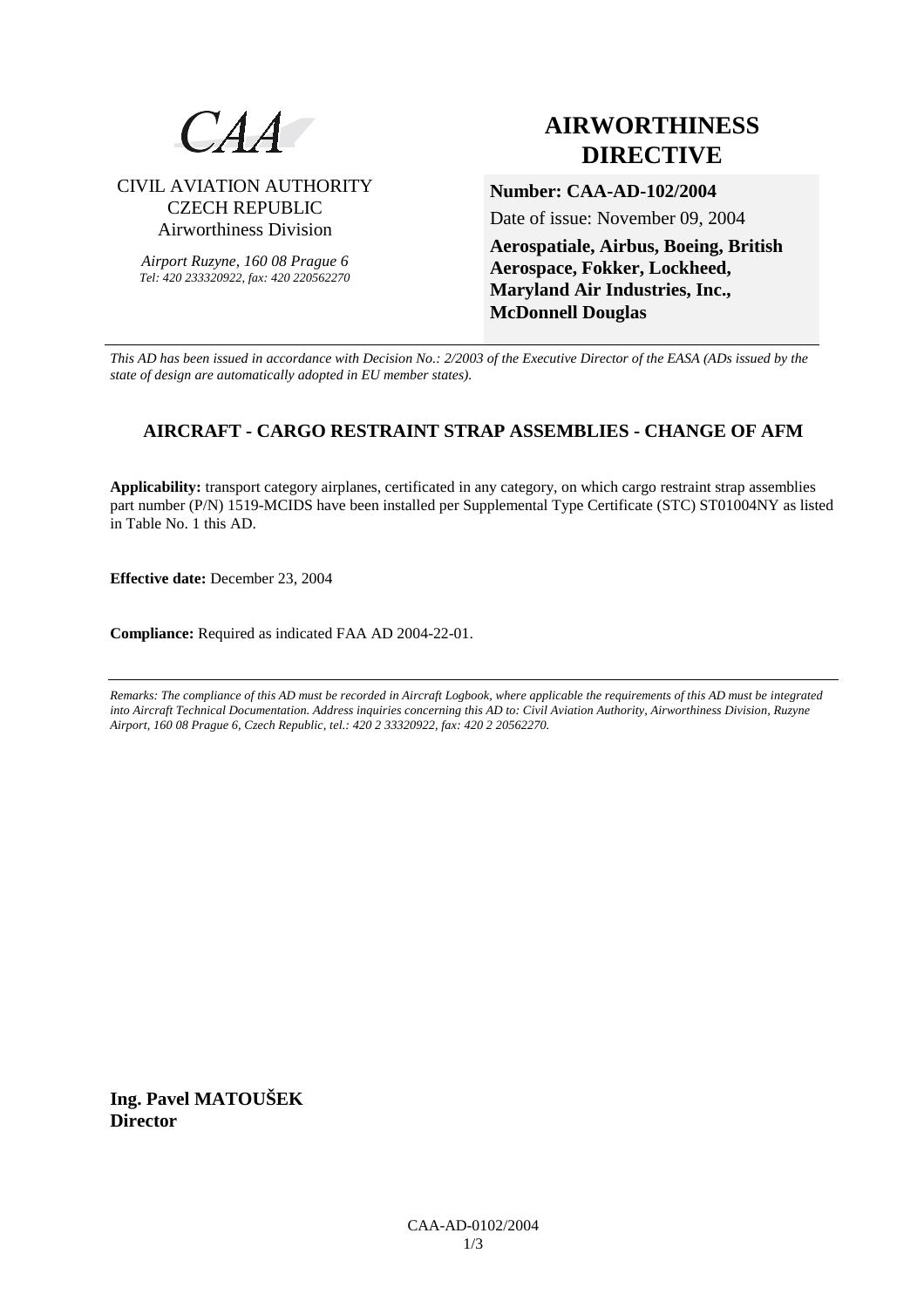#### **2004-22-01 Transport Category Airplanes**: Amendment 39-13829. Docket 2002-NM-91-AD.

*Applicability*: The following transport category airplanes, certificated in any category, on which cargo restraint strap assemblies part number (P/N) 1519-MCIDS have been installed per Supplemental Type Certificate (STC) ST01004NY:

#### **Table 1.--Manufacturers/Airplane Models**

| <b>Manufacturer</b>           | <b>Airplane model</b>                                                                                                                                                                                                                                                                                                                                                                                                                                                                                                                                                                                                                                                                                                                                                                                                                                                                                                                                                                          |
|-------------------------------|------------------------------------------------------------------------------------------------------------------------------------------------------------------------------------------------------------------------------------------------------------------------------------------------------------------------------------------------------------------------------------------------------------------------------------------------------------------------------------------------------------------------------------------------------------------------------------------------------------------------------------------------------------------------------------------------------------------------------------------------------------------------------------------------------------------------------------------------------------------------------------------------------------------------------------------------------------------------------------------------|
| Aerospatiale                  | ATR42 and ATR72 series airplanes.                                                                                                                                                                                                                                                                                                                                                                                                                                                                                                                                                                                                                                                                                                                                                                                                                                                                                                                                                              |
| Airbus                        | A300 B2 and A300 B4 series airplanes; A300 B4-600,<br>A300 B4-600R, and A300 F4-600R (collectively called<br>A300-600) series airplanes; A310, A320, A321, A330,<br>and A340 series<br>airplanes.                                                                                                                                                                                                                                                                                                                                                                                                                                                                                                                                                                                                                                                                                                                                                                                              |
| Boeing                        | 707-100, 707-200, 707-100B, and 707-100B series<br>airplanes; 727, 737, 747, 757, and 767 series airplanes.                                                                                                                                                                                                                                                                                                                                                                                                                                                                                                                                                                                                                                                                                                                                                                                                                                                                                    |
| <b>British Aerospace</b>      | BAe 146 series airplanes and Avro 146-RJ series<br>airplanes.                                                                                                                                                                                                                                                                                                                                                                                                                                                                                                                                                                                                                                                                                                                                                                                                                                                                                                                                  |
| Fokker                        | F27 and F.28 series airplanes.                                                                                                                                                                                                                                                                                                                                                                                                                                                                                                                                                                                                                                                                                                                                                                                                                                                                                                                                                                 |
| Lockheed                      | 188A and 188C airplanes, and L-1011 series airplanes.                                                                                                                                                                                                                                                                                                                                                                                                                                                                                                                                                                                                                                                                                                                                                                                                                                                                                                                                          |
| Maryland Air Industries, Inc. | F-27 series airplanes and FH-227 series airplanes.                                                                                                                                                                                                                                                                                                                                                                                                                                                                                                                                                                                                                                                                                                                                                                                                                                                                                                                                             |
| McDonnell Douglas             | DC-7, DC-7B, and DC-7C airplanes; DC-8-11, DC-8-12,<br>DC-8-21, DC-8-31, DC-8-32, DC-8-33, DC-8-41, DC-8-<br>42, and DC-8-43 airplanes; DC-8-51, DC-8-52, DC-8-53,<br>and DC-8-55 airplanes; DC-8F-54 and DC-8F-55<br>airplanes; DC-8-61, DC-8-62, and DC-8-63 airplanes;<br>DC-8-61F, DC-8-62F, and DC-8-63F airplanes; DC-8-<br>71, DC-8-72, and DC-8-73 airplanes; DC-8-71F, DC-8-<br>72F, and DC-8-73F airplanes; DC-9-11, DC-9-12, DC-9-<br>13, DC-9-14, DC-9-15, and DC-9-15F airplanes; DC-9-<br>21 airplanes; DC-9-31, DC-9-32, DC-9-32 (VC-9C), DC-<br>9-32F, DC-9-33F, DC-9-34, DC-9-34F, DC-9-41, DC-9-<br>51, DC-9-81 (MD-81), DC-9-82 (MD-82), DC-9-83<br>(MD-83), and DC-9-87 (MD-87) airplanes; MD-88<br>airplanes; MD-90-30 airplanes; 717-200 airplanes; DC-<br>10-10 and DC-10-10F airplanes; DC-10-15 airplanes;<br>DC-10-30 and DC-10-30F (KDC-10) airplanes; DC-10-<br>40 and DC-10-40F airplanes; MD-10-10F and MD-10-<br>30F airplanes; and MD-11 and MD-11F airplanes. |

*Compliance*: Required as indicated, unless accomplished previously. To prevent shifting or unrestrained cargo in the cargo compartment, which could cause an unexpected change in the airplane's center of gravity, damage to the airplane structure and/ or flight control system, a hazard to the flightcrew, and/or possible loss of controllability of the airplane, accomplish the following:

#### **Revisions to Airplane Flight Manual (AFM) and Weight and Balance Manual (WBM)**

(a) Within 14 days after the effective date of this AD, revise the Limitations Section of the applicable AFM, and the cargo-loading procedures in the applicable WBM, to include the following information (this may be accomplished by inserting a copy of this AD into the AFM and the WBM):